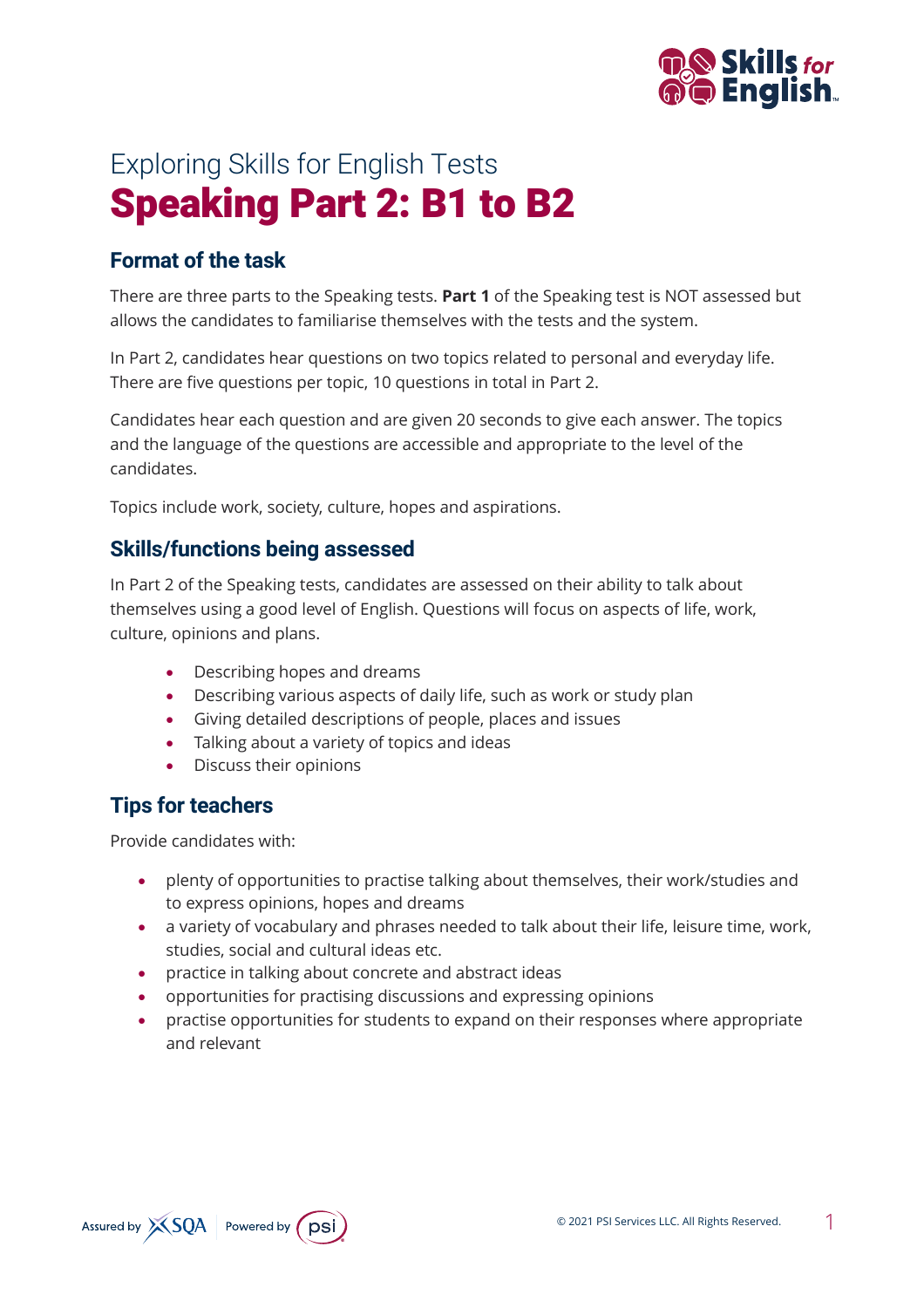

## **Tips for learners**

- Learn words and phrases needed to talk about your life: work, studies, things that happen around you both socially and culturally
- Practise discussing your thoughts and feelings on topics, describe your hopes and dreams, giving and explaining your opinions
- Try to answer the questions fully and expand on information and ideas
- Remember, you will have time to speak your answer and a counter will tell you how much time you have left

## **Sample Speaking Part 2 Task**

The extract below is an example of the type of recording and questions a candidate may encounter in Part 1.

Now I am going to ask you some questions about your leisure time and hobbies.

- **1.** Tell me about what you like to do in your leisure time.
- **2.** Explain the benefits of having a hobby or leisure activity for young people.
- **3.** Tell me about a leisure activity you would like to try in the future. Why would you like to try this activity?
- **4.** How important is it for retired people to have a hobby or leisure activity?
- **5.** Do you think some types of leisure activity such as mountain climbing should be banned? Why/Why not?

The first 1 or 2 questions are generally factual in nature.

Sometimes there may be a follow-up question asking for more information.

Questions 4 and 5 will be more open and ask for your opinion on a broader issue.